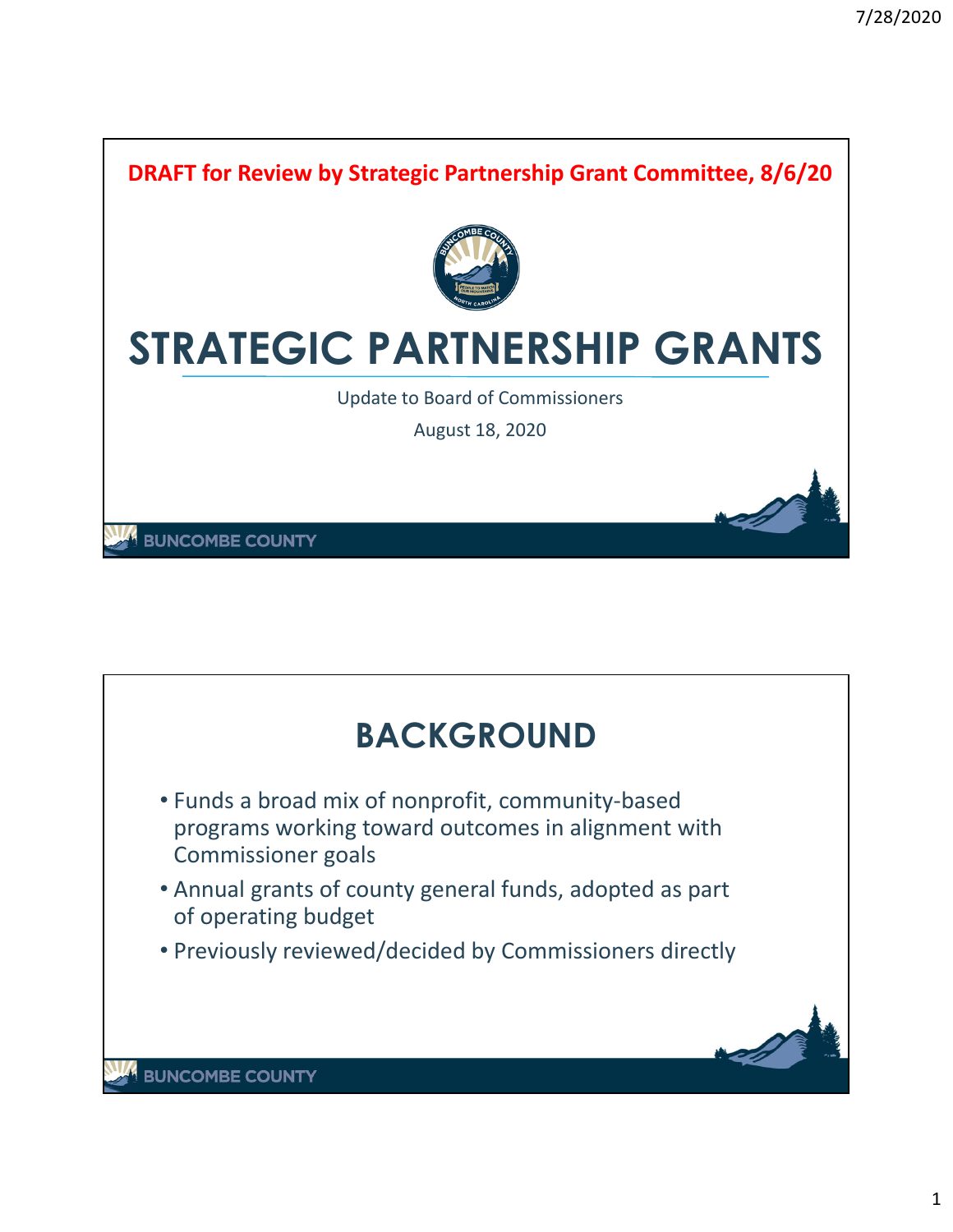

| <b>COMMITTEE MEMBERS</b> |                       |                                  |                                         |  |  |  |  |
|--------------------------|-----------------------|----------------------------------|-----------------------------------------|--|--|--|--|
|                          | <b>DISTRICT 1</b>     | <b>DISTRICT 2</b>                | <b>DISTRICT 3</b>                       |  |  |  |  |
|                          | Davidson Jones        | <b>Annie Carpenter</b>           | <b>Kate Burger</b><br><b>Vice Chair</b> |  |  |  |  |
|                          | Paul Tax              | Douglas Clarke<br>Chair          | <b>Chuck Rosenblum</b>                  |  |  |  |  |
|                          | Liz Ward              | <b>Kevin McAbee</b><br>Secretary | Rebecca Strimer                         |  |  |  |  |
|                          | <b>INCOMBE COUNTY</b> |                                  |                                         |  |  |  |  |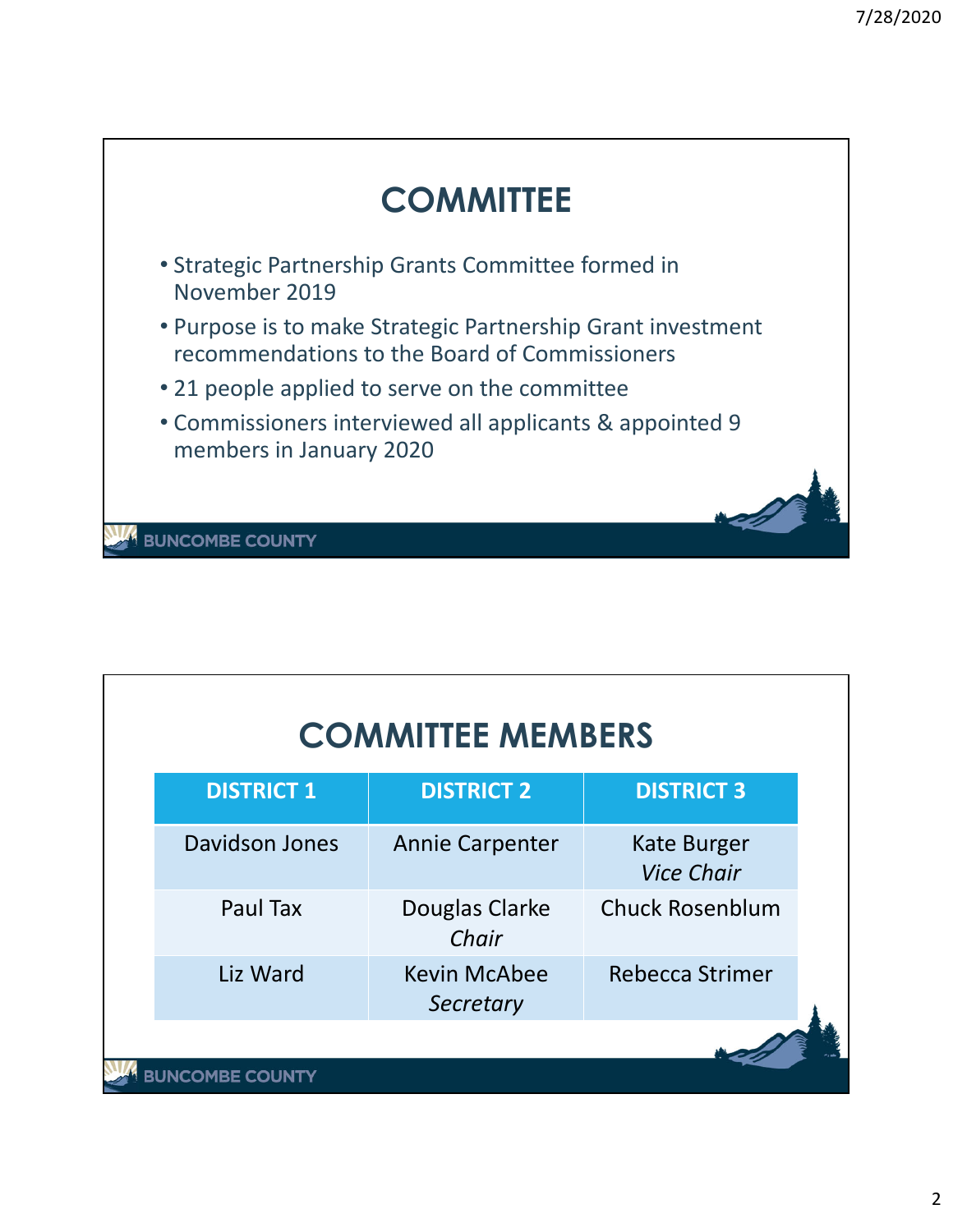

## **COMMITTEE FOCUS** • Utilize a standardized, points‐based scoring system to review proposals • Recommend a portfolio of grants for approval by the board • Meet throughout the year to monitor grants and review progress • Make recommendations for enhancing goal achievement • Provide feedback to Commissioners regarding the overall grant application process**BUNCOMBE COUNTY**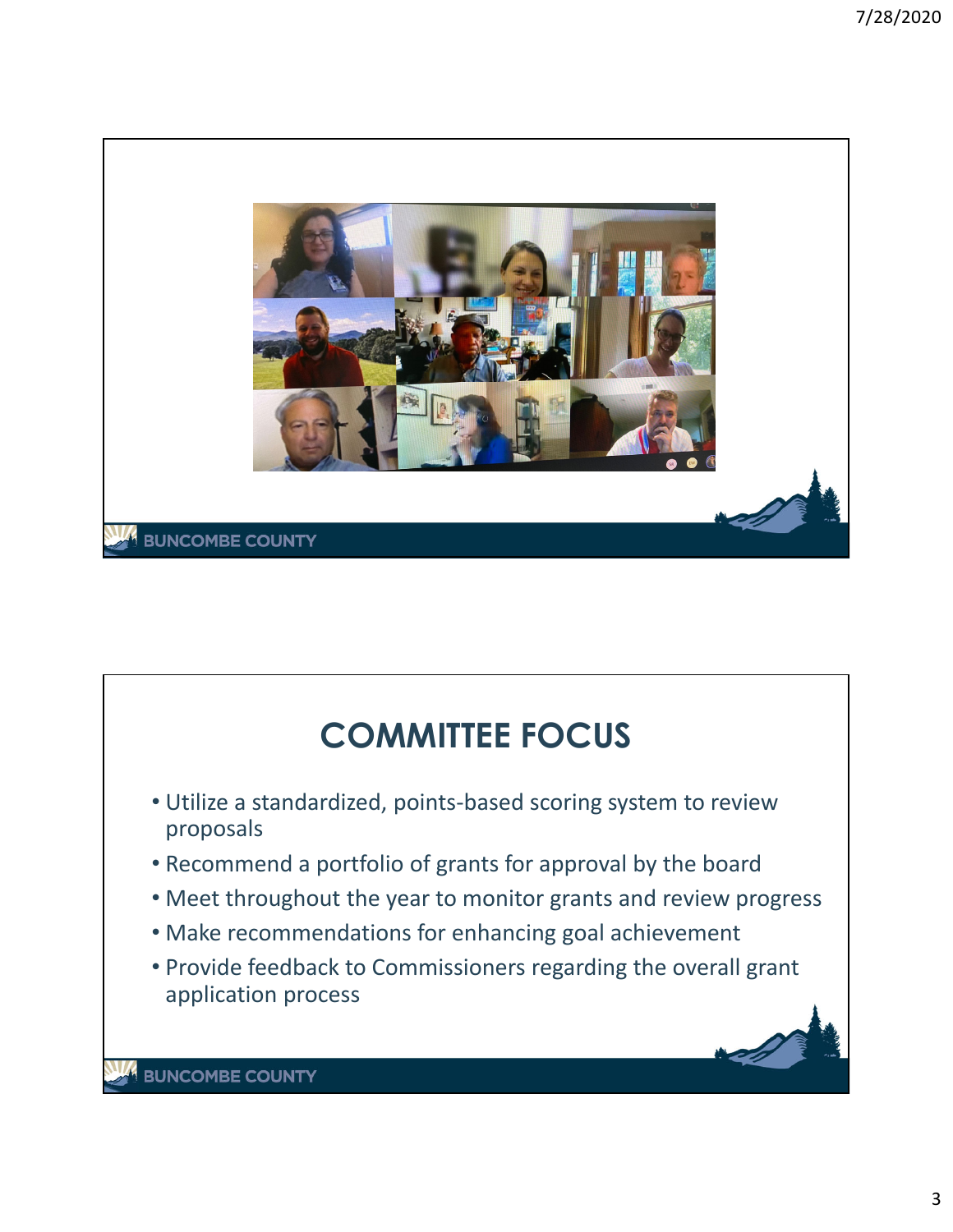

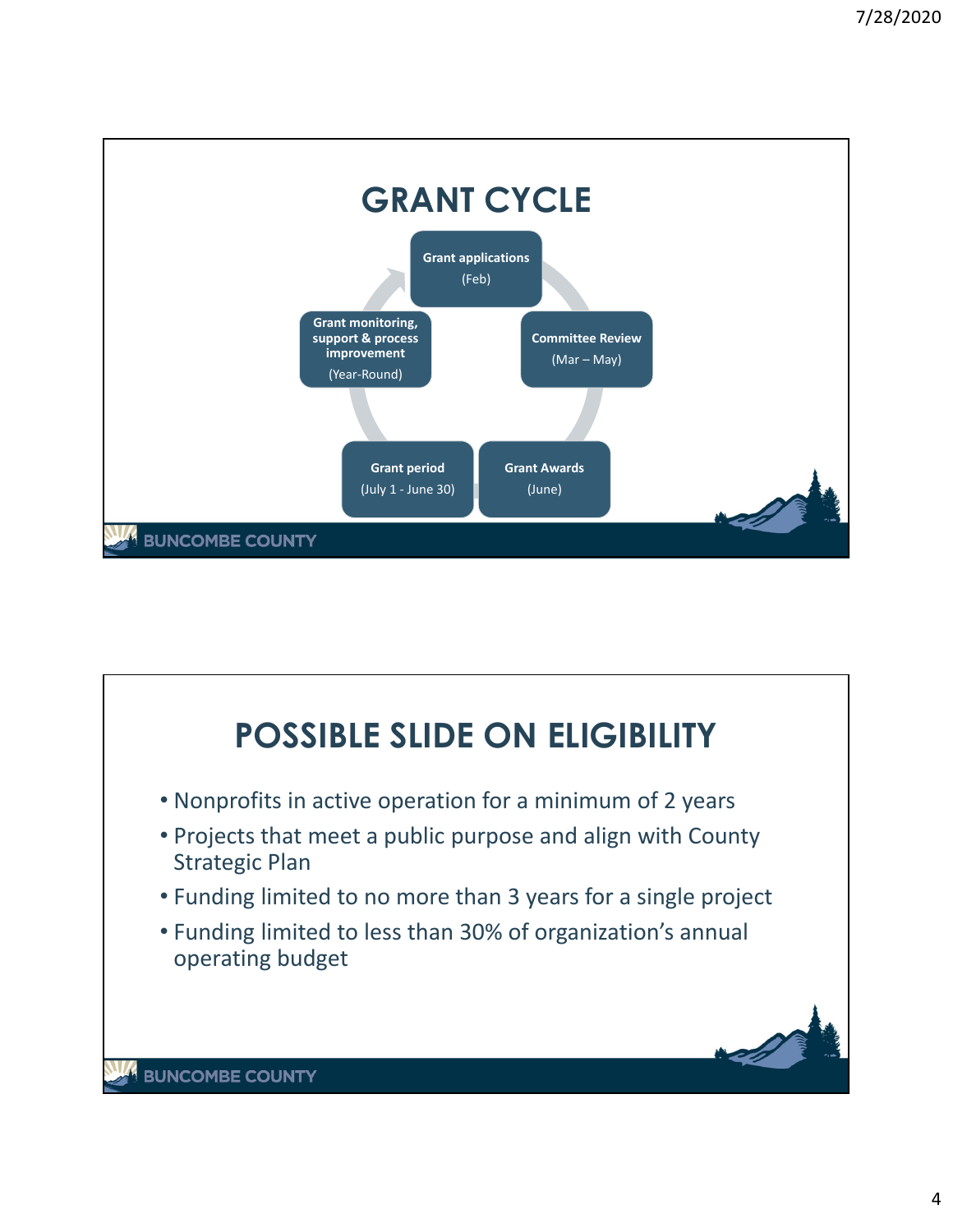| <b>FY2021 GRANT AWARDS</b>               |                                      |                                 |                                 |                               |  |  |  |
|------------------------------------------|--------------------------------------|---------------------------------|---------------------------------|-------------------------------|--|--|--|
| \$2,676,860<br><b>Total</b><br>requested | \$889,305<br><b>Total</b><br>granted | 34<br><b>Projects</b><br>funded | 32<br><b>Agencies</b><br>funded | 47%<br><b>New</b><br>projects |  |  |  |
| <b>BUNCOMBE COUNTY</b>                   |                                      |                                 |                                 |                               |  |  |  |

| <b>GRANTS BY COUNTY FOCUS AREA</b>                                                                                                                             |                                                                                                                                                              |                                                                                                                 |                                                                                                                                                                                               |  |  |  |  |  |  |
|----------------------------------------------------------------------------------------------------------------------------------------------------------------|--------------------------------------------------------------------------------------------------------------------------------------------------------------|-----------------------------------------------------------------------------------------------------------------|-----------------------------------------------------------------------------------------------------------------------------------------------------------------------------------------------|--|--|--|--|--|--|
| <b>Educated &amp;</b><br><b>Capable</b><br><b>Community</b><br>A county where all<br>residents thrive and<br>demonstrate resilience<br>throughout their lives. | <b>Environmental &amp;</b><br><b>Energy</b><br><b>Stewardship</b><br>High quality air, water,<br>farmland and renewable<br>energy for future<br>generations. | <b>Resident Well-</b><br><b>Being</b><br>Our residents are safe,<br>healthy, and engaged in<br>their community. | <b>Vibrant</b><br><b>Economy</b><br>A robust and sustainable<br>regional economy that<br>builds on our homegrown<br>industries and talent and<br>provides economic mobility<br>for residents. |  |  |  |  |  |  |
| Education:<br>12 projects<br>\$307,617<br>35% of funds                                                                                                         | Environment:<br>3 projects<br>\$67,700<br>8% of funds                                                                                                        | Well-Being:<br>13 projects<br>\$367,988<br>41% of funds                                                         | Economy:<br>6 projects<br>\$146,000<br>16% of funds                                                                                                                                           |  |  |  |  |  |  |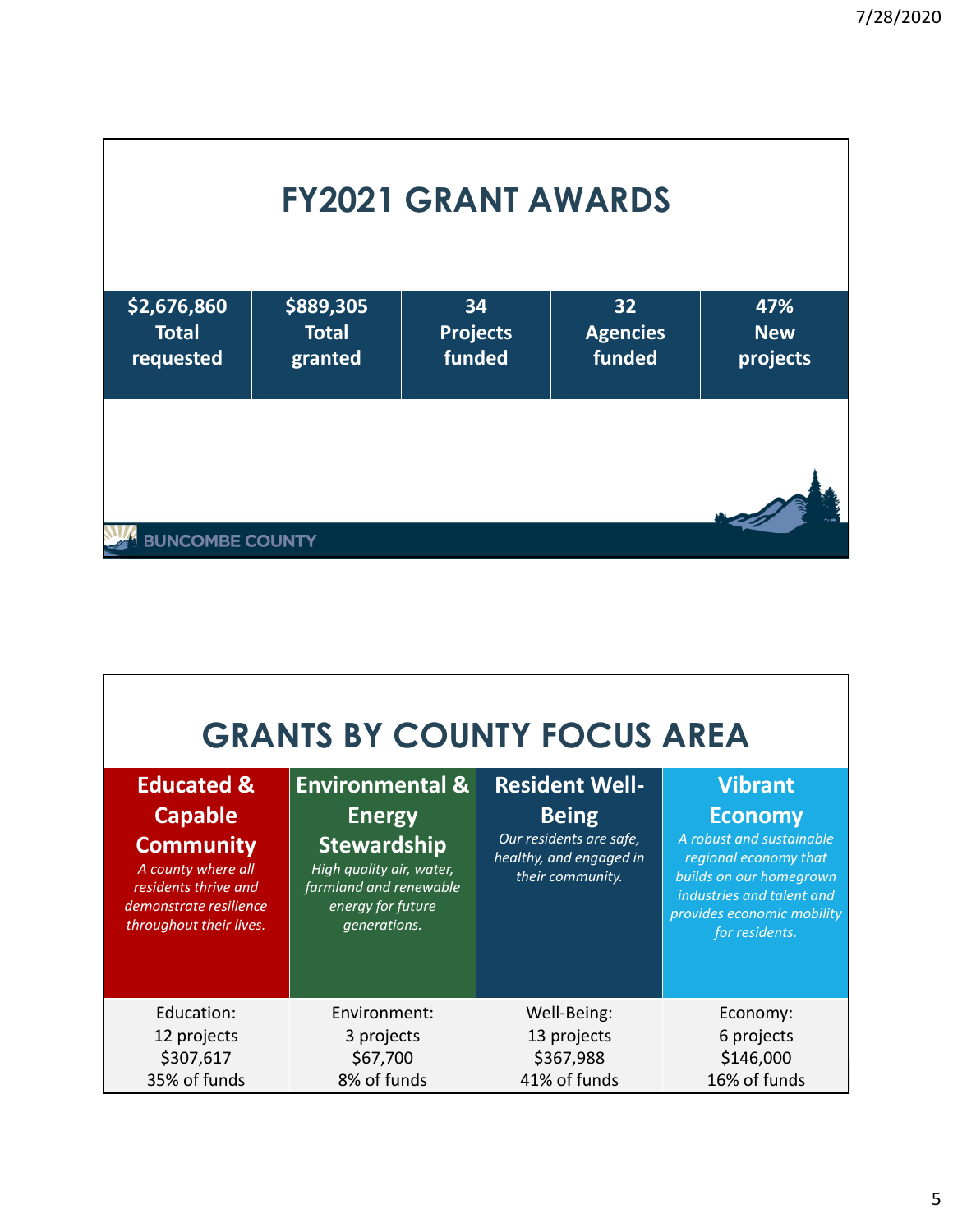

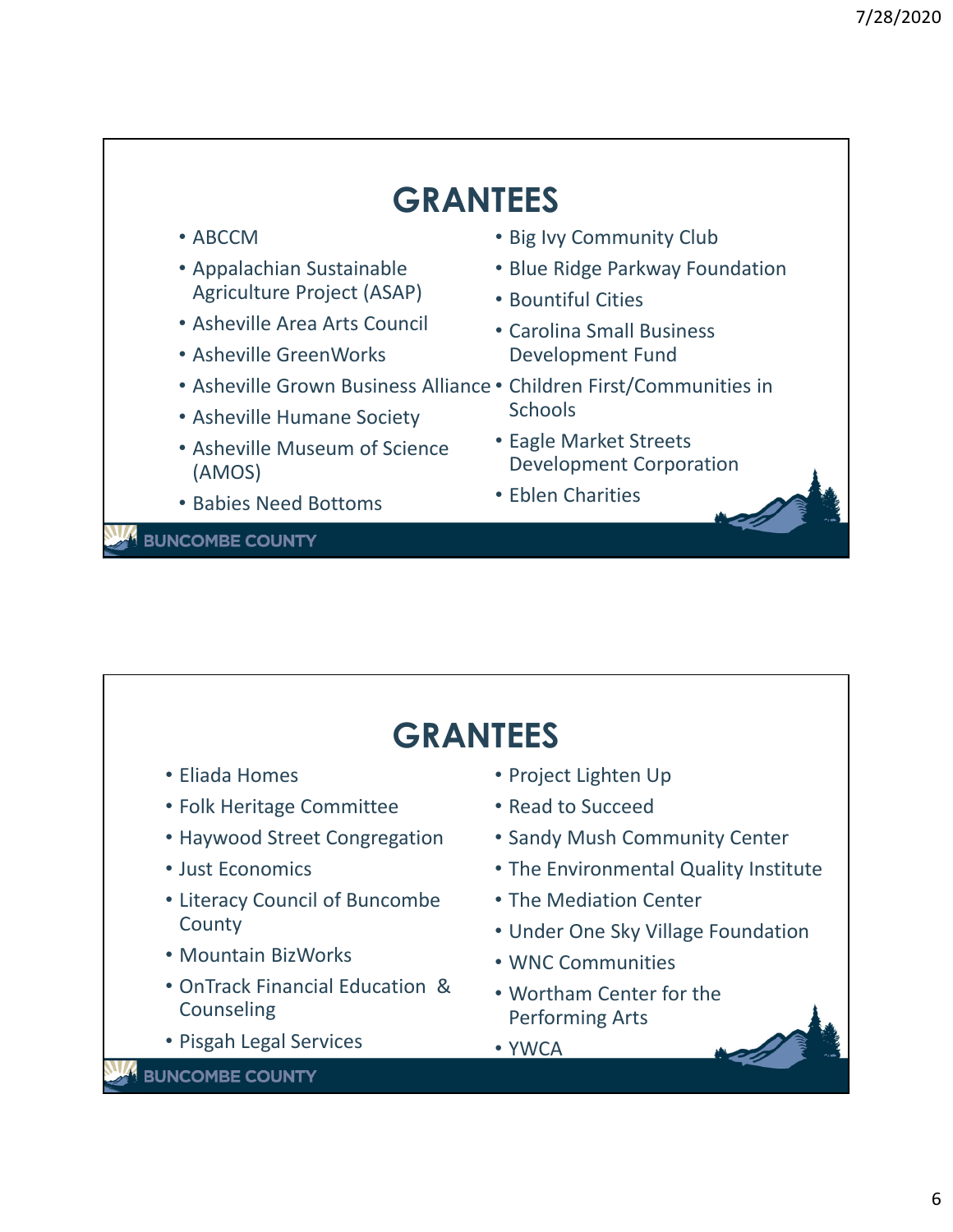## **HIGHLIGHTS**

- Committee's inclusive, collaborative teamwork
- Created a deliberate/intentional decision making process
- Clear, well‐structured application
- Diversity of projects supported
- Ability to be flexible in the time of COVID pandemic
- Online application/review software
- Transparent open meetings
- Support from staff

**BUNCOMBE COUNTY** 

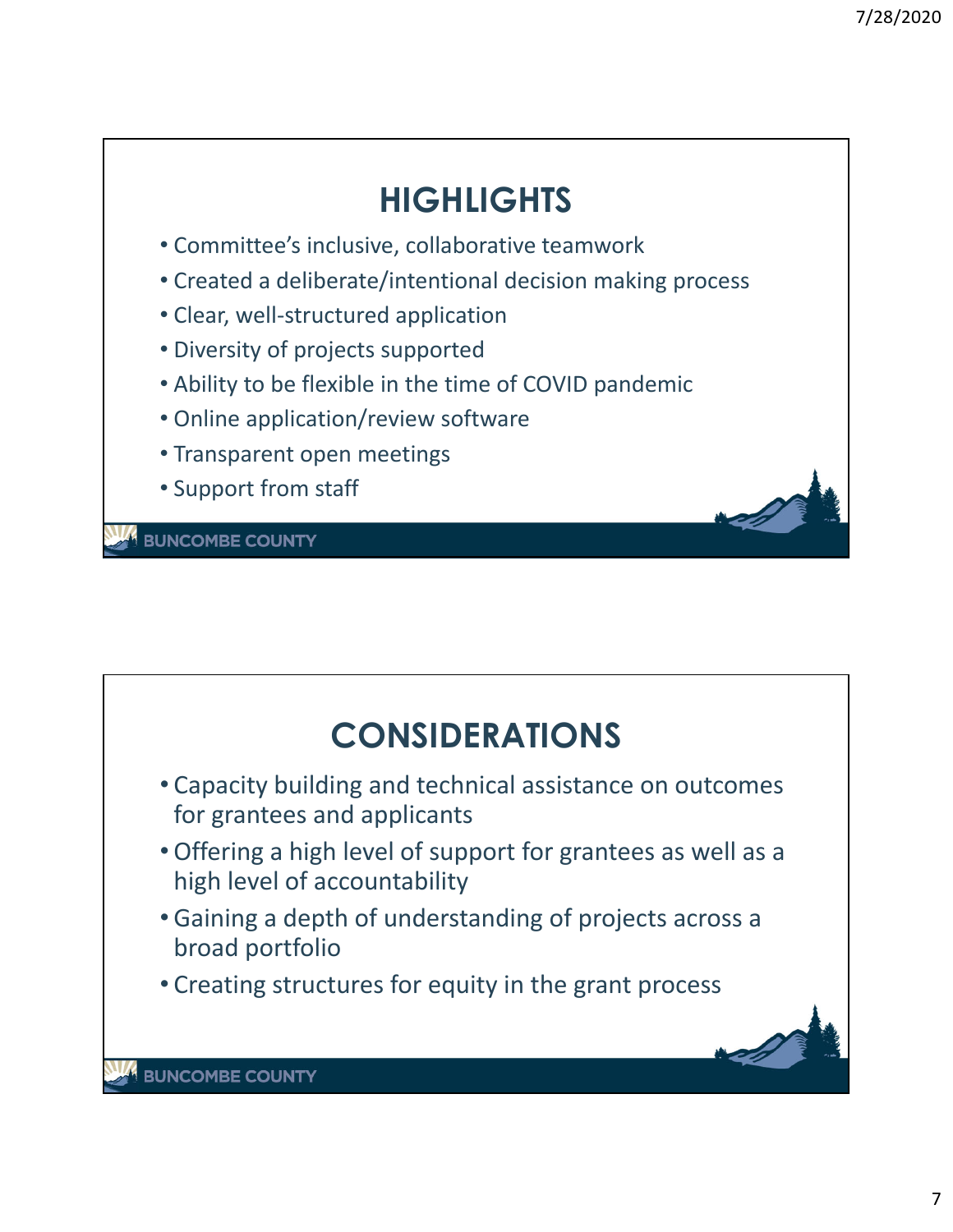